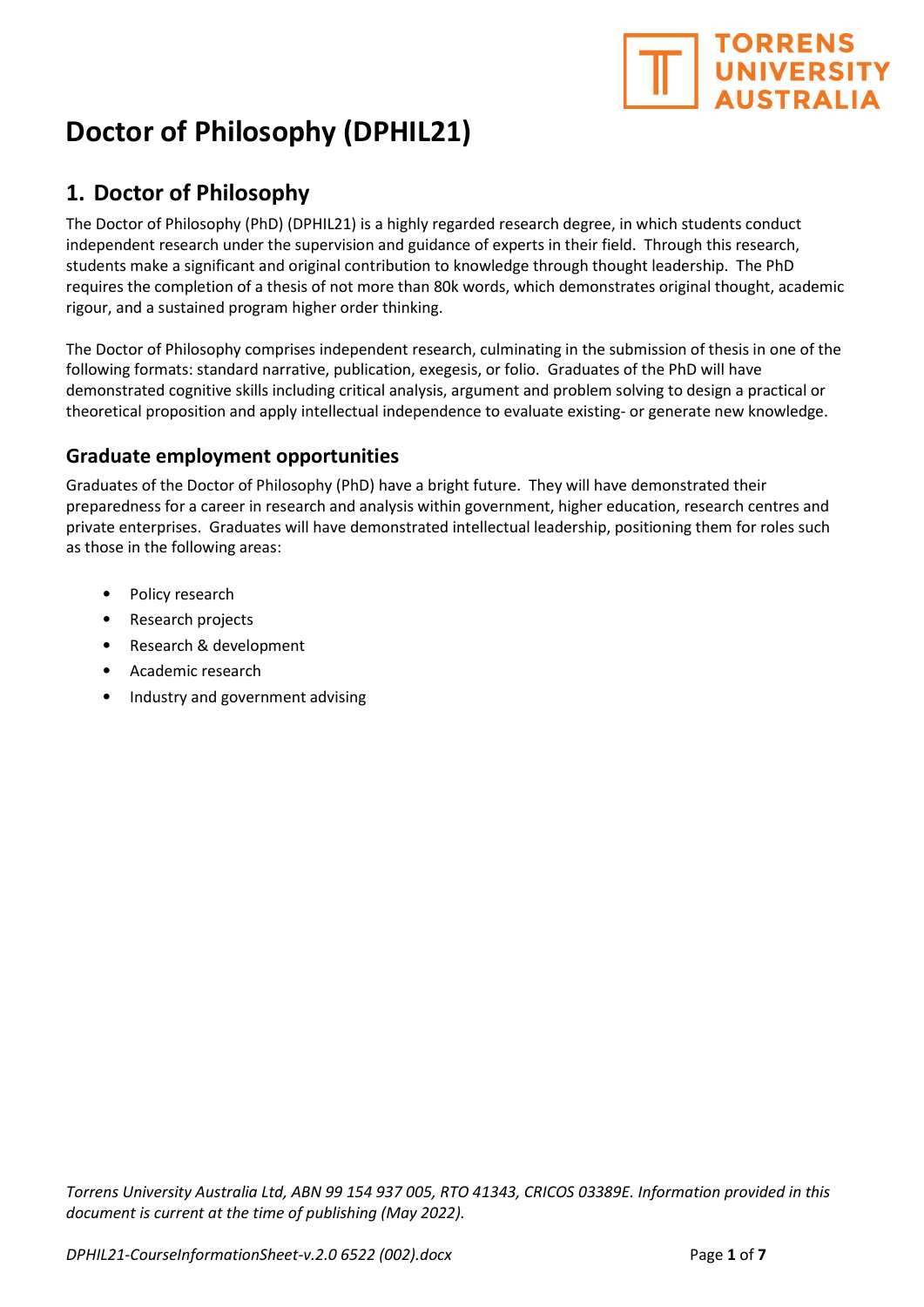

#### Course Overview

| <b>Course Title</b>                                                             | Doctor of Philosophy (PhD) (DPHIL21)                                                                                                                                                                                                                                                                                                                                                                                             |                                                           |                                                                                                                                                                                                                                                                                                                                                           |
|---------------------------------------------------------------------------------|----------------------------------------------------------------------------------------------------------------------------------------------------------------------------------------------------------------------------------------------------------------------------------------------------------------------------------------------------------------------------------------------------------------------------------|-----------------------------------------------------------|-----------------------------------------------------------------------------------------------------------------------------------------------------------------------------------------------------------------------------------------------------------------------------------------------------------------------------------------------------------|
| <b>Study Options</b><br>- Domestic<br><b>Australian</b><br>students             | Face to Face delivery<br>Online delivery<br>Full-time and part-time options available.                                                                                                                                                                                                                                                                                                                                           | <b>Study Options-</b><br><b>International</b><br>students | International students on a student<br>visa must not take any more than a<br>third of their course online. They<br>also must study at least one subject<br>that face-to-face in each trimester.<br>International students on a student<br>visa are required to study full-time,<br>that is, the student must complete a<br>minimum of 1.0 EFTSL per year. |
| <b>Start Dates</b>                                                              | February, June, September<br>For specific dates visit the website.                                                                                                                                                                                                                                                                                                                                                               | <b>Course Length</b>                                      | Full-time: 3 years<br>Accelerated: 2 years<br>Part-time: 6 years                                                                                                                                                                                                                                                                                          |
| Payment<br><b>Options -</b><br><b>Domestic</b><br><b>Australian</b><br>students | <b>Upfront payment</b><br>This means tuition fees will be invoiced<br>each trimester and payment is required<br>on or before the due date.<br><b>FEE-HELP</b><br>FEE-HELP is Australian Government's loan<br>scheme for higher education degree<br>courses. It can assist you in paying for all,<br>or part of, your course fees. Repayments<br>commence via the tax system once your<br>income rises above a minimum threshold. | Payment<br>Options-<br><b>International</b><br>students   | <b>Upfront payment</b><br>This means tuition fees will be<br>invoiced each trimester and payment<br>is required on or before the due<br>date.                                                                                                                                                                                                             |
| <b>Course study</b><br>requirements                                             | PhD students are expected to contribute<br>35-40 hours per week for 48 weeks per<br>year (or equivalent part-time study) to<br>their studies. Recreation leave of four<br>weeks per calendar year applies and sick<br>leave of two weeks is subject to the<br>approval of the PVC Research.                                                                                                                                      | <b>Assessment</b>                                         | Research project or application<br>proposal, research or process<br>documentation, application<br>outcome, essays, reports, critical<br>reflections, journal entries, literature<br>reviews, presentations, scenario and<br>case studies, dissertations, and viva<br>voce.                                                                                |
| <b>Locations</b>                                                                | Brisbane, Sydney, Melbourne, Adelaide,<br>Online                                                                                                                                                                                                                                                                                                                                                                                 | <b>Delivered by</b>                                       | <b>Torrens University Australia</b>                                                                                                                                                                                                                                                                                                                       |
| Provider                                                                        | Torrens University Australia Ltd is<br>registered as a self-accrediting Australian<br>university by the Tertiary Education<br>Quality and Standards Agency (TEQSA).                                                                                                                                                                                                                                                              | <b>CRICOS Course</b><br>Code                              | 096608G                                                                                                                                                                                                                                                                                                                                                   |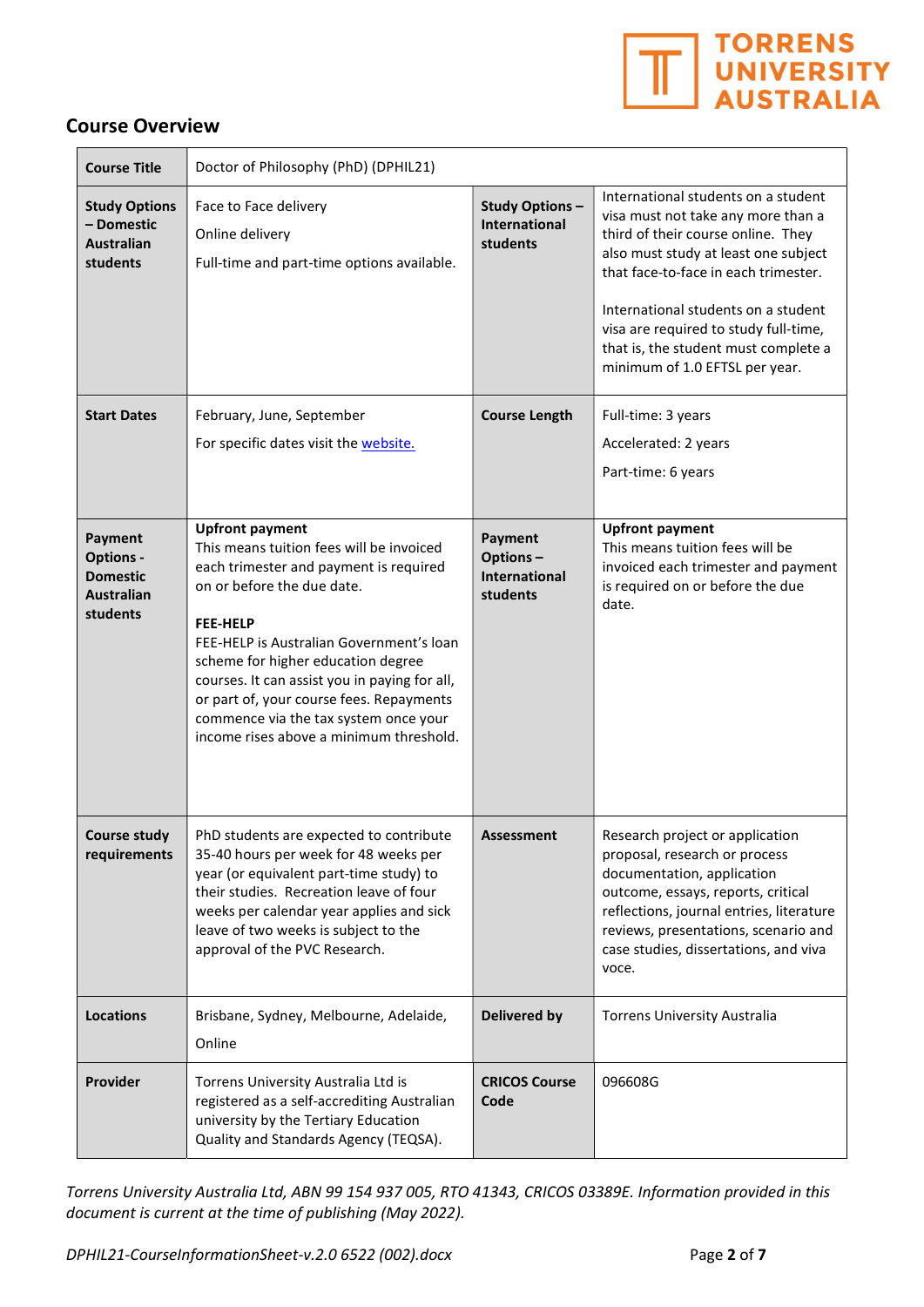

| Provider<br>obligations | Torrens University is responsible for all<br>aspects of the student experience,<br>including the quality of course delivery, in<br>compliance with the <b>Higher Education</b><br><b>Standards Framework (Threshold</b><br><b>Standards) 2021</b> | <b>Accrediting</b><br>body | Torrens University Australia Limited<br>ABN 99 154 937 005,<br>CRICOS Provider Code: 03389E.<br>RTO No. 41343 |
|-------------------------|---------------------------------------------------------------------------------------------------------------------------------------------------------------------------------------------------------------------------------------------------|----------------------------|---------------------------------------------------------------------------------------------------------------|
| <b>Course Fees</b>      | For details, refer to the website.                                                                                                                                                                                                                | Any other fees             | For details, refer to the website.                                                                            |

## 2. Essential requirements for admission

The general admission criteria that apply to Torrens University Australia courses can be located by visiting the Torrens University Australia website - https://www.torrens.edu.au/how-toapply/admissions-criteria.

## 3. Admission Criteria

| Title of course of study                          | Doctor of Philosophy (PhD) (DPHIL21)                                                                                                                                                                                               |  |
|---------------------------------------------------|------------------------------------------------------------------------------------------------------------------------------------------------------------------------------------------------------------------------------------|--|
| <b>Applicants with formal study: Direct Entry</b> | Successful completion of a Masters degree by<br>research from an Australian university or equivalent<br>with a Distinction average                                                                                                 |  |
|                                                   | <b>Or</b>                                                                                                                                                                                                                          |  |
|                                                   | Successful completion of a Masters degree by<br>coursework with a substantial element of research<br>work from an Australian university or equivalent<br>with a Distinction average                                                |  |
|                                                   | Or                                                                                                                                                                                                                                 |  |
|                                                   | Successful first- or second class Honours degree<br>from an Australian university or equivalent                                                                                                                                    |  |
| Applicants with work and life experience          | Applicants not meeting the direct entry<br>requirements may be considered for admission if<br>the Higher Degree by Research Committee is<br>satisfied that the applicant has significant<br>scholarship or professional attainment |  |
|                                                   | Or                                                                                                                                                                                                                                 |  |
|                                                   | Applicants may also be considered for admission to<br>the Master of Philosophy (MPhil), Graduate                                                                                                                                   |  |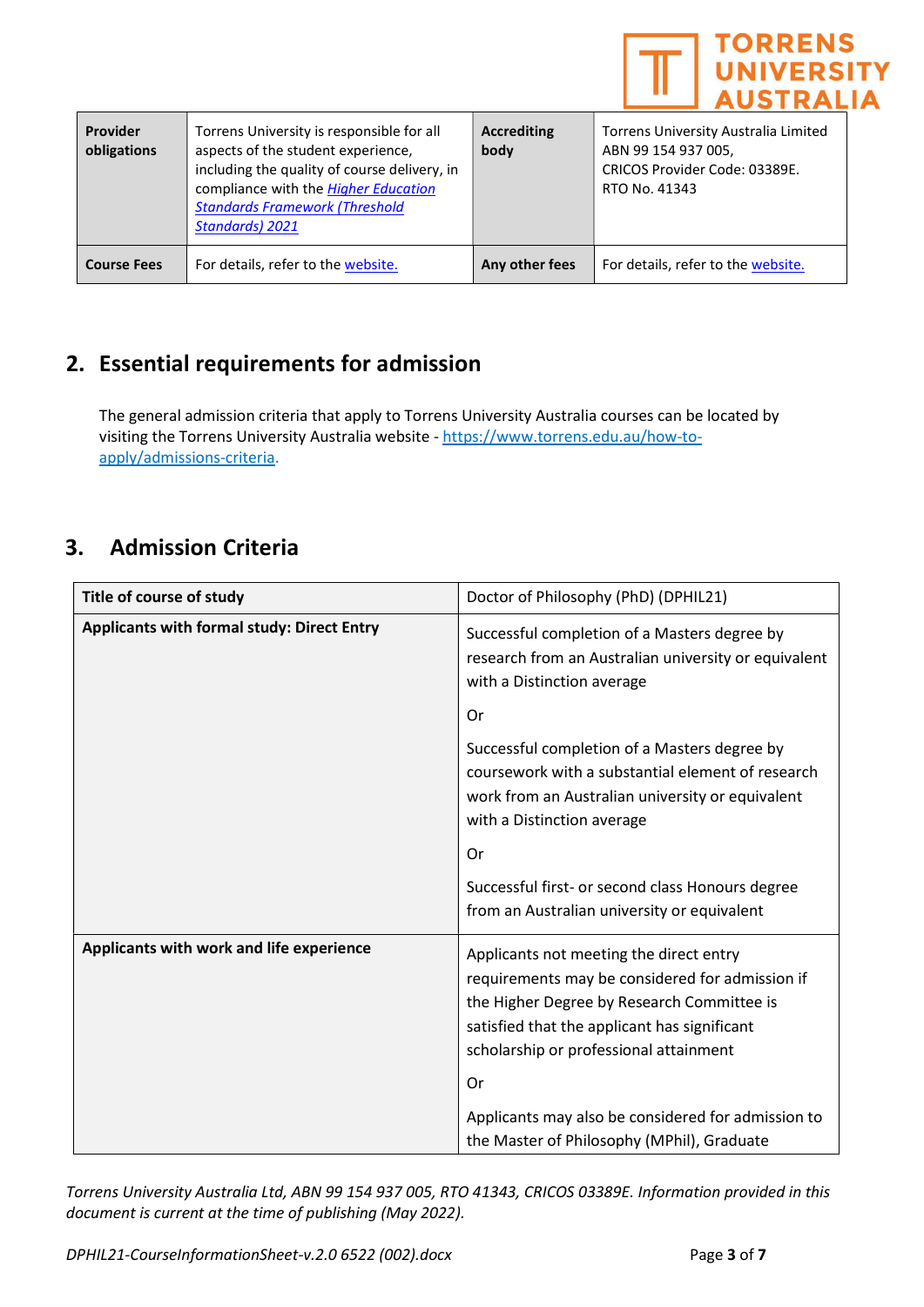|                                                                                                                                                            | <b>TORRENS</b><br><b>NIVERSITY</b>                                                                                                                                                                                                                                                                          |
|------------------------------------------------------------------------------------------------------------------------------------------------------------|-------------------------------------------------------------------------------------------------------------------------------------------------------------------------------------------------------------------------------------------------------------------------------------------------------------|
| Title of course of study                                                                                                                                   | Doctor of Philosophy (PhD) (DPHIL21)                                                                                                                                                                                                                                                                        |
|                                                                                                                                                            | Diploma of Research Studies (GDRS) or Graduate                                                                                                                                                                                                                                                              |
|                                                                                                                                                            | Certificate of Research Studies (GCRS).                                                                                                                                                                                                                                                                     |
| <b>Other Admission Requirements</b>                                                                                                                        | Admission to the PhD program is contingent on the<br>applicant's proposed field of study, the research<br>being acceptable to the university and the<br>availability of appropriate supervision. Applicants<br>may be required to attend an interview and to<br>provide additional information if required. |
| <b>English Language Proficiency</b><br>(applicable to international students, and in addition<br>to academic or special entry requirements noted<br>above) | Equivalent IELTS 7.0 (Academic) with skills band no<br>less than 7.0 in writing and speaking and no less than<br>6.5 in listening and reading (or equivalent TOEFL, CAE<br>or PTE).                                                                                                                         |

## 4. How to apply

Applicants should first write directly to the higher degrees by research (HDR) office:

o hdr@torrens.edu.au

## 5. Where to get further information

- Torrens University Australia (TUA) Website
	- o https://www.torrens.edu.au/

## 6. Additional Information

#### Course Structure

The Doctor of Philosophy (PhD) (DPHIL21) course duration is three years' full-time or six years part-time and can be studied online or on-campus.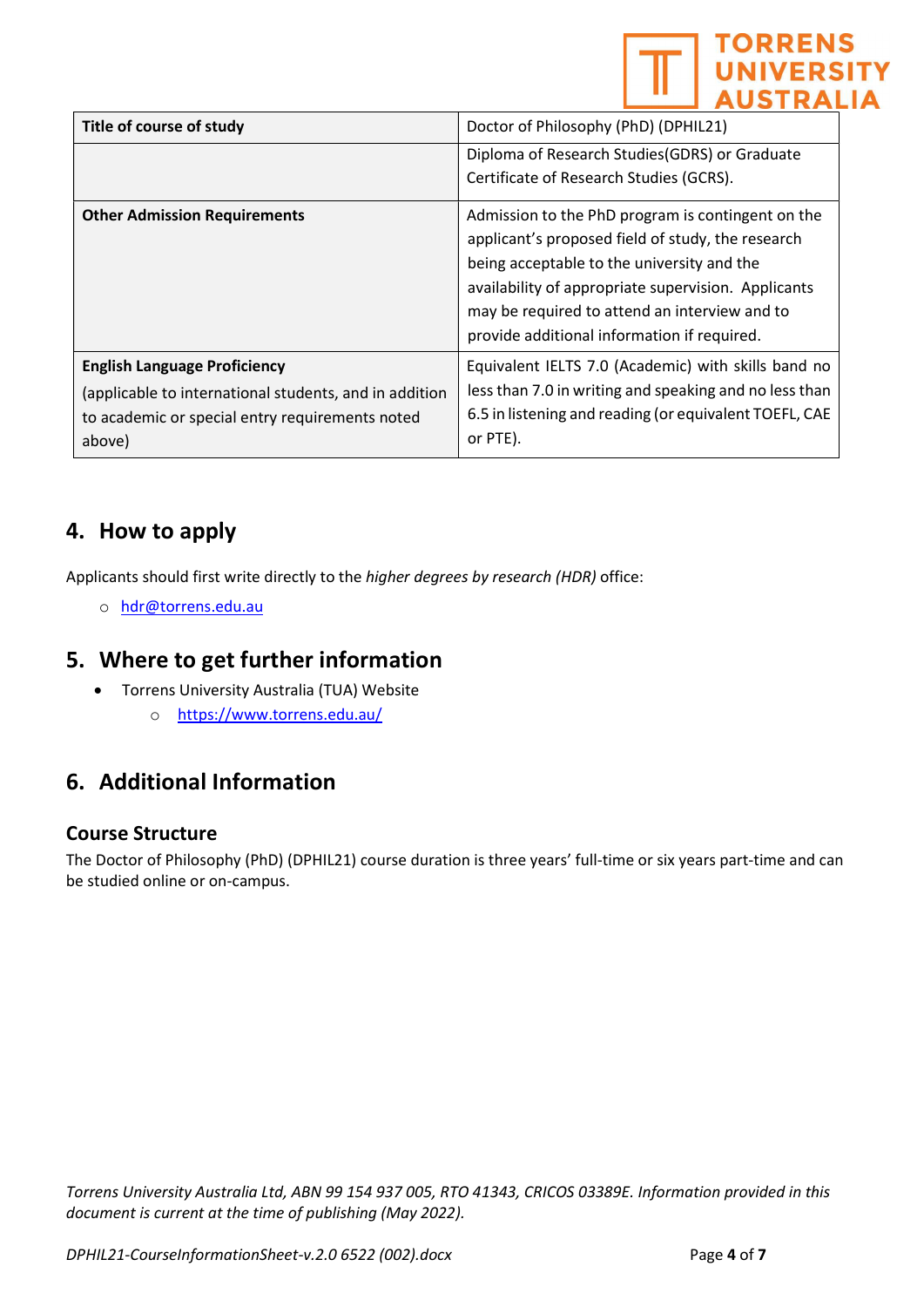#### Course Rules

To qualify for the Doctor of Philosophy (PhD) (DPHIL21), the candidate must pursue supervised research, leading to the submission of a thesis of not more than 80k words in English (unless the Associate Dean HDR approves submission of the thesis in a language other than English on academic grounds). The thesis will be reviewed by two external examiners of international standing in the field of enquiry. The thesis may be presented in the formats outlined in the table below.

A PhD candidate shall have a Principal Supervisor who is employed as an academic staff member of Torrens University Australia, including full-time, part-time, emeriti, and adjunct staff that are appropriately qualified to supervise research candidates. A PhD candidate shall also have an Associate Supervisor who may be internal or external to Torrens University Australia and must be a discipline expert in the field of research.

### Thesis Formats

#### Allowable Thesis Formats

#### Standard Narrative

A standard narrative is a written work comprised of no more than 80,000 words, which demonstrates original and critical thought, is clearly and coherently written, and makes an original contribution to knowledge in the field of enquiry. The thesis is presented in typescript and divided into chapters with appendices as relevant, with a sustained argument developed across the whole. The thesis may include some previously published work but cannot include work submitted for the award of another degree at the University or another tertiary institution in any country.

#### Thesis by Publication

A thesis by publication is comprised of material that has been published during the enrolment of the degree, accepted for publication during the enrolment of the degree and prepared in manuscript style for publication. A thesis by publication must meet the requirements of the PhD in that the manuscripts must form a coherent whole in both theme and structure and include the embodiment of a sustained argument. The following conditions apply when submitting a thesis by publication:

- all publications must derive from work undertaken during the period of higher degree candidature. Papers published prior to the period of higher degree candidature cannot be included. The papers forming part of the thesis must include:
	- $\circ$  a minimum of three fully developed, peer reviewed scholarly publications, including where two papers are accepted for publication in peer-reviewed journals as principal author and at least one additional scholarly paper under review. The candidate must be the major contributor and first author on all works; and
	- o a minimum of two scholarly publications reporting original research, including one paper that may focus on theoretical discussion and critical review. Approval from the Associate Dean HDR must be sought for the inclusion of conference papers.
- an introductory chapter including a comprehensive narrative that features background to the research, the relationship and linkage between the published papers and overarching research questions. The introductory chapter must clearly articulate how these papers form part of a detailed response to a specific research topic;
- a comprehensive literature review chapter, showing exhaustive coverage of the extant literature in the field and clearly identifying and justifying the future research direction;
- all publications must be accompanied by details of their status (i.e., published, accepted for publication, or otherwise); and,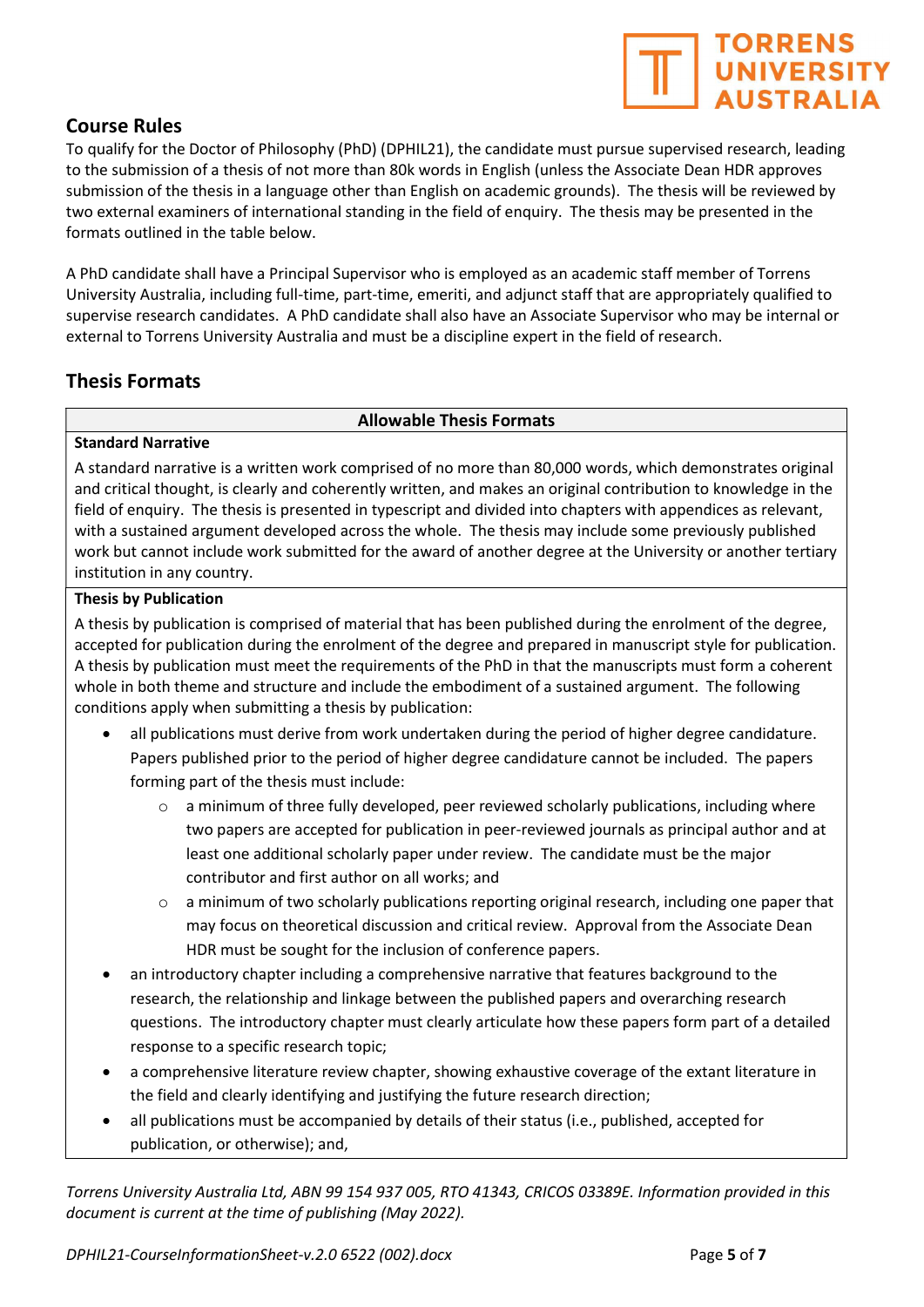

#### Allowable Thesis Formats

 all authors must complete a statement of authorship outlining the candidate's contribution and coauthors must give written permission for the paper to be included in the thesis.

#### Exegesis

An exegesis is a critical explanation or interpretation of a major creative work. The exegesis is limited to 60,000 words and should describe the form of the major creative work, background to the inception, discussion on theoretical foundations positioning the work within the broader framework of the discipline area through theory and contextualisation with others' work and original contribution of the work to the field. The major creative component of the submission must demonstration innovation, originality, and creativity in addition to advancing high level concepts and creative design. The exegesis must be supported by output which forms a major part of the submission including one or more of the following outputs: a patent, design, model, exhibition, musical or literary composition, performance, film, software, portfolio or work or multimedia presentation. An exegesis may include a *viva voce* demonstration or presentation as requested by a student, supervisor, or examiner. The thesis may have a variety of formats, depending on the field of study.

#### Folio

A folio of advanced professional practice should involve a significant contribution to the theory and advanced professional practice. The candidate must demonstrate the ability to conduct a substantial research program and to communicate the outcomes of this research effectively to both research and practice. Award of the degree is by examination of a written thesis and substantial workplace outputs in the form of a folio. Candidates choosing the folio pathway must demonstrate a substantial original contribution to the knowledge and practice in the discipline and industry chosen for investigation. To complete the PhD folio, the candidate must be championed by a workplace sponsor.

Candidates are required to:

- a) consult with their Principal Supervisor regularly;
- b) undertake structured activities as prescribed by their supervisor(s);
- c) present a research plan and proposal by the end of the first trimester of study (or part-time equivalent);
- d) submit progress reports in accordance with the Research Student Progress Procedure; and,
- e) present research findings to faculty as per the milestones outlined in the Student Progress Procedure.

#### Locations

The Doctor of Philosophy (PhD) (DPHIL21) can be studied in a combination of online and at the below Torrens University Australia campuses:

- Queensland (Brisbane)
- New South Wales (Sydney)
- Victoria (Melbourne)
- South Australia (Adelaide)

#### Campus Facilities and Services

All campuses are designed to provide students with professional spaces in which to learn and work. They have been planned with student study needs in mind with well-equipped accessible learning spaces as well as student breakout areas for group work and spending time with friends.

## A positive student experience